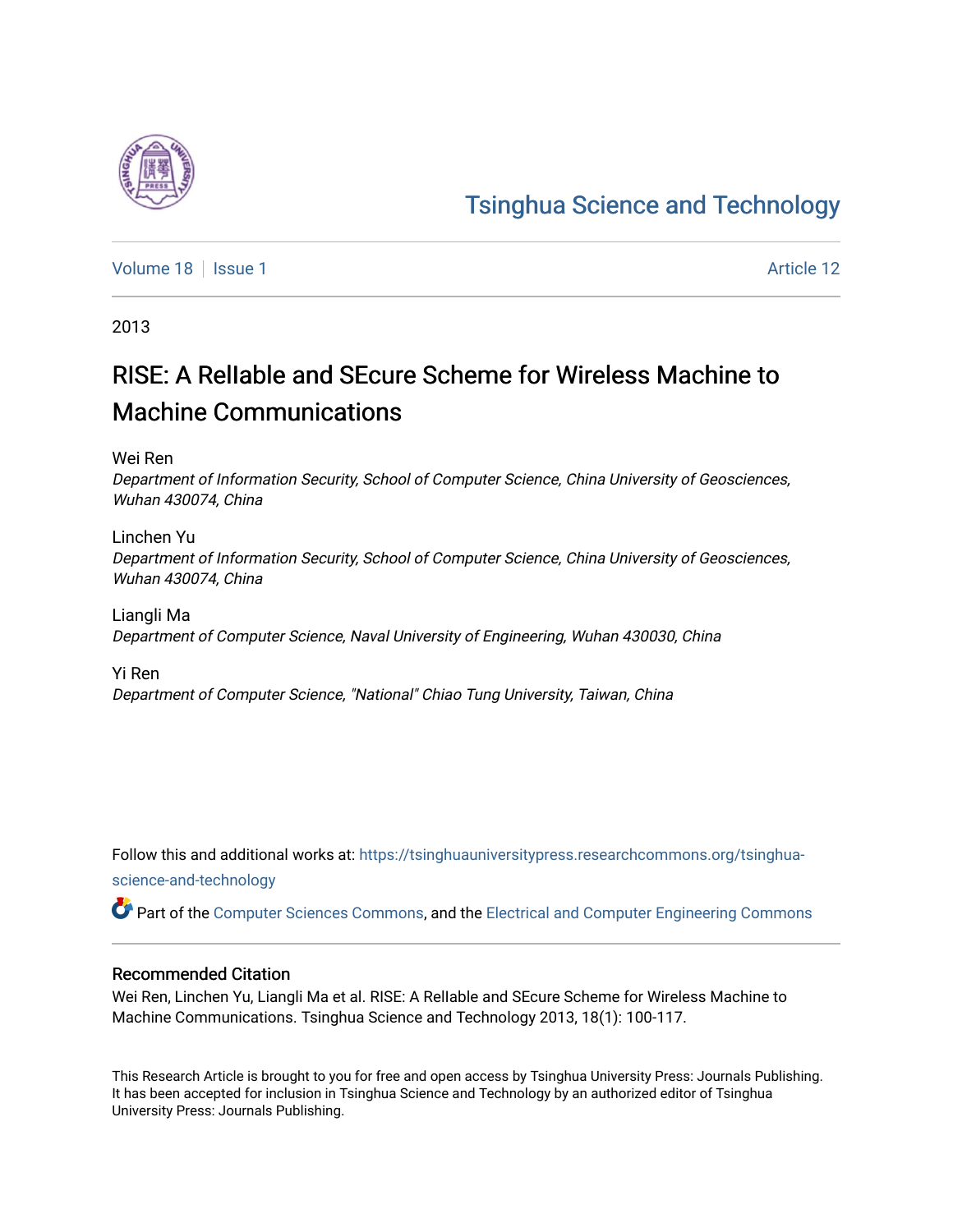## RISE: A RelIable and SEcure Scheme for Wireless Machine to Machine Communications

Wei Ren , Linchen Yu, Liangli Ma, and Yi Ren

Abstract: Wireless Machine to Machine (M2M) communications enable ubiquitous sensing, controlling, and acting via sensors, actuators, and actors. Reliability and security are of foremost importance in wireless M2M systems. A simple, target distinguishing attack can result in M2M's failure. This paper presents a RelIable and SEcure scheme, RISE, which is a package of policies that guarantee the reliability of data (including sensor reports and actuator instructions) and devices (including sensors, actuators, and actors). The data reliability is improved by four algorithms, ChooseMedian, ChooseMost, ChooseNearest, and Trust-based Enhancement. Report attainability is improved via  $m$  repeat-sending and  $n$  multiple-reporting algorithms. Device reliability is guaranteed by device-indistinguishability, which comprises data-indistinguishability and behavior-indistinguishability. The security requirements are formally defined, and the security analysis proves the soundness and completeness of the scheme.

Key words: Machine to Machine (M2M); reliability; security; target distinguishing attack

## 1 Introduction

Machine to Machine (M2M) communications may be the communication paradigm for many future applications such as the Internet of Things, wireless reactive sensor networks, and wireless network robotics[1-6]. The key difference between M2M and traditional communications is that M2M usually has no human involvement. Thus, it enables complete automation and adaptive control from far way to save labor and improve efficiency.

Since there is no human participation, M2M

- Liangli Ma is with the Department of Computer Science, Naval University of Engineering, Wuhan 430030, China. E-mail: maliangl@163.com.
- Yi Ren is with Department of Computer Science, "National" Chiao Tung University, Taiwan, China. E-mail: yiren@nctu.edu.tw.
- To whom correspondence should be addressed. Manuscript received: 2012-11-10; accepted: 2012-12-12

communications have critical problems in reliability and security that hinder large scale deployment. For example, when actors wait for instructions from actuators but all instructions are dropped in the communication channels, the actors will suspend for next operations. Or, if sensing results are all lost in the transmissions, the actuators will respon to the wrong control instruction and launch incorrect feedback. The reliability is, thus, of foremost importance due to the absence of double checking manually. Moreover, all sensing reports and instructions should maintain integrity to defend against modifications in the transmissions. Security is, thus, a basic requirement.

The reliability problem is also a challenge in the M2M context without human assistance, due to long distance transmissions, intermediate routing, and wireless tampering and sniffing. Moreover, if attackers can identify sensors, actuators, and actors, they can easily drop actuator instructions to terminate M2M controls.

M2M reliability and security is a new problem with some works starting to address user $[7-11]$ . To the best of our knowledge, this paper makes the first attempt

Wei Ren and Linchen Yu are with the Department of Information Security, School of Computer Science, China University of Geosciences, Wuhan 430074, China. E-mail: weirencs@cug.edu.cn; lichenyu@yahoo.com.cn.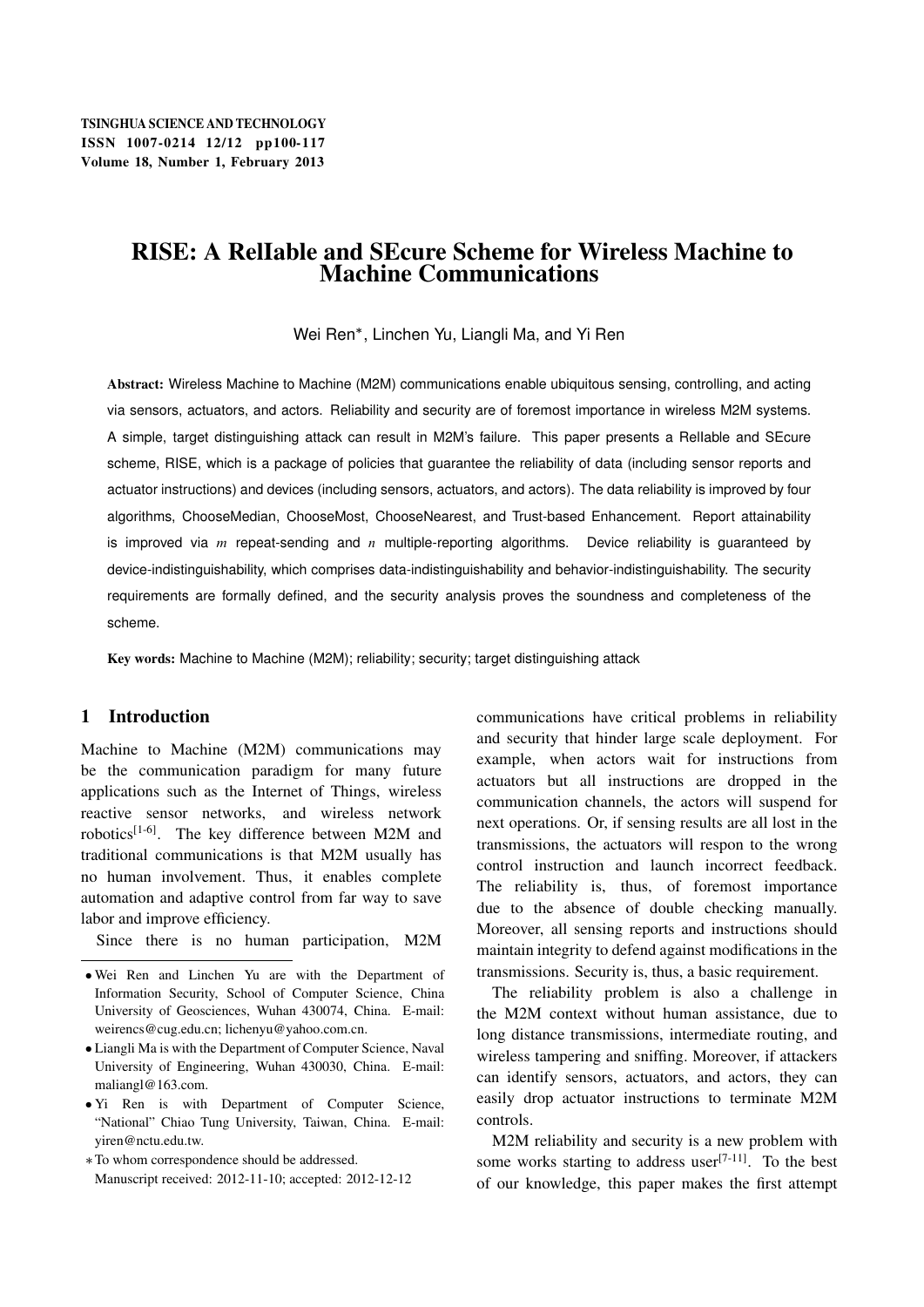to solve the reliability and security problem in M2M, especially using an approach with formal definitions and rigorous analysis.

#### 2 Problem Formulation

#### 2.1 Network model

There are three major entities in wireless M2M scenario, as depicted in Fig. 1.

(1) Sensors— wireless devices that sense or collect the required monitoring data, and report the data to actuator devices.

(2) Actuators— wireless devices that generate control or action instructions according to the received monitoring data, and report to actor devices.

(3) Actors— wireless devices that execute instructions sent from actuator devices.

The following concepts are defined:

Definition 1 Reports Sensing or monitoring data.

Definition 2 Instructions Control or action data.

Definition 3 Data Reports or instructions.

Definition 4 Devices Communication peers in the M2M system.

Definition 5 Sensors The peers send reports to actuators.

Definition 6 Actuators The peers receive reports from sensors, and send instructions to actors.

Definition 7 Actors The peers receive instructions from actuators.

These three devices are usually physically different. It is a typical scenario, in which the discussion can also be extended to other situations. Thus, in some cases, some entities may be one device physically, e.g., sensing and actor devices may be the same physical objects.

All devices access the network via wireless communications. The core network could be wired or wireless network.



Fig. 1 Network model for wireless M2M.

#### 2.2 Attack model, security requirements, and design goals

Adversaries reside in the communication channels between devices. They may sniff, modify, and forge data. Thus, the system must protect the confidentiality, integrity, and authenticity of the data.

The attackers in the channels may also recover a key used for data encryption and integrity. The system must provide resilience to key exposures. That is, the exposure of a key will not result in exposure of previous or future data.

In wireless M2M systems, the devices are exposed and can be captured or compromised by attackers. It is assumed that strong attacker exists who can physically hijack sensors to report wrong reports, or hijack actuators to send erroneous instructions.

Since the devices may also have energy constraints, the system will not rely the public key cryptosystems and a Trusted Third Party (TTP). The system is assumed to have pre-loaded pair-wise secret master keys on each device upon deployment.

The unique feature of M2M systems requires some further requirements for reliability and security in the following.

#### 2.2.1 Data reliability

(1) Detection and deletion of authenticated but fake reports. Unauthenticated reports are fake. Some sensors may be compromised, thus authenticated reports may also be fake. The system must be able to discover and delete fake reports before actuators actually respond.

(2) Report attainability. If channels delete some reports, the reports can still reach actuators or the actuators can still respond properly.

(3) Detection and deletion of authenticated but fake instructions. Since the actuators may be compromised, instructions can be fake even though the instruction is authenticated. Thus, the system must be able to discover and delete fake instructions before actors execute those instructions.

(4) Instruction attainability. If channels delete some instrutions, the instrutions can still reach actors or the actors can still respond properly.

#### 2.2.2 Device reliability

Definition 8 Target Distinguishing Attack The target distinguishing attack is a typical M2M attack that must be defended against because it can be easily launched by attackers. That is, if attackers can distinguish which devices are sensors, actuators, and actors, they will be able to easily launch such attack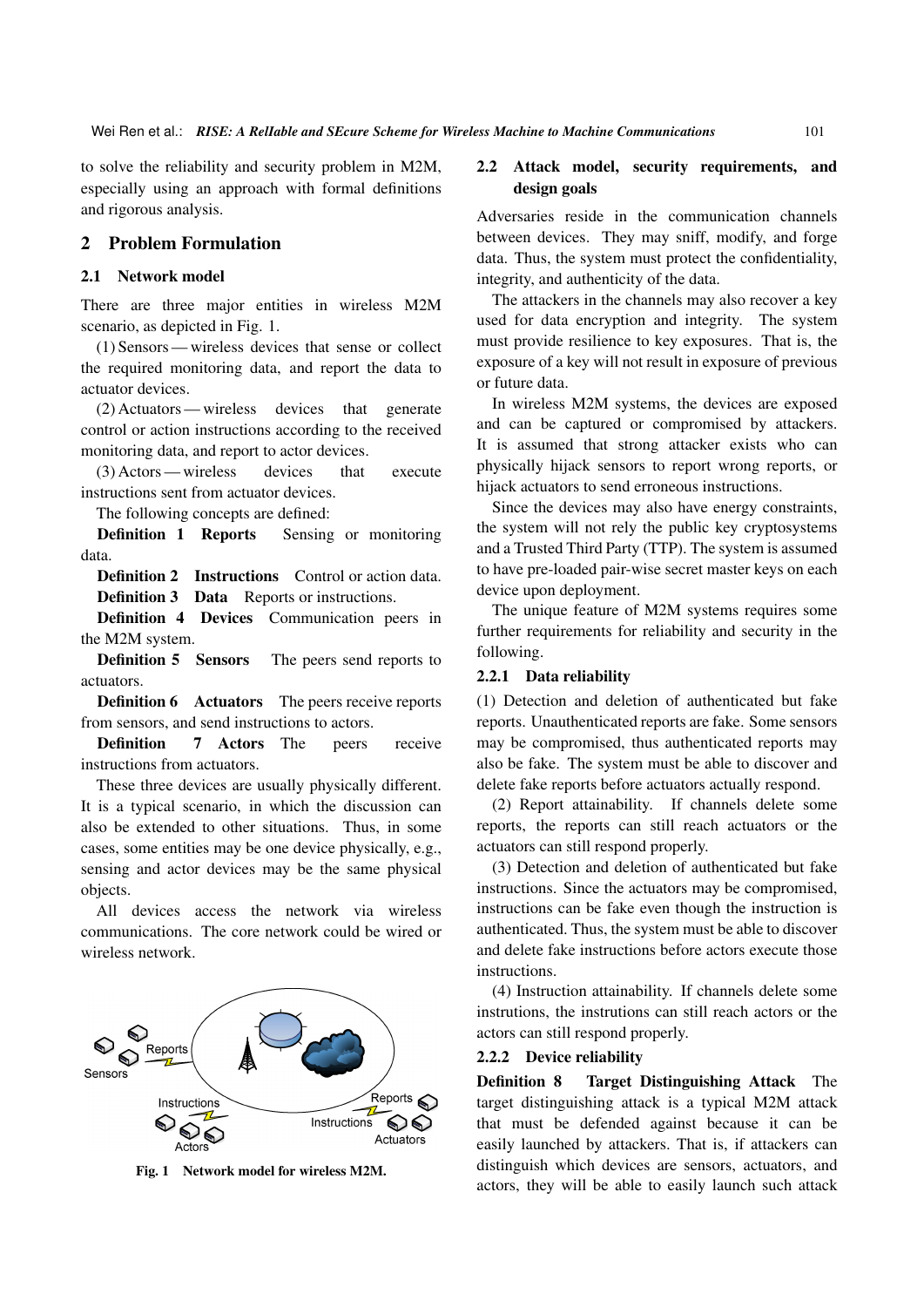by tampering the target's wireless signals, e.g., the actuator's channels, or simply dropping packets in the channels, e.g., reports or instructions, to result in abnormal M2M performance. If attackers can not distinguish between devices, they will have to tamper all device signals or drop all packets to cause M2M failure, which significantly increase the attack cost and detection possibility.

Indistinguishability of devices. The system must make it difficult for attackers to distinguish between the sensors, actuators, and actors. Indistinguishability requires two properties:

Indistinguishability of data. Attackers can not distinguish devices by observing the traffic patterns along the channels, such as the data length and data interval. Therefore, report lengths should be the same as instruction lengths.

Indistinguishability of behavior. Attackers can not distinguish devices by observing the communication patterns at the ends, such as data sending and receiving. Thus, the system should hide the events that sensors always send data, actors always receive data, and actuators both send and receive data.

### 2.2.3 Key exposure resilience

If the attackers in the channels gain access to the encryption and integrity keys, the data before and after the exposure should still remain secret and attain integrity.

The design goals are thus to develop a reliable and secure scheme for wireless M2M communications.

## 3 RISE Schemes

This section describe the components used to address the problems and achieve the design goals. Some of the major notation used in the remainder of the paper is listed in Table 1.

|             | Table 1 Notation.                      |
|-------------|----------------------------------------|
| Symbol      | Meaning                                |
| ID          | Sensor identity                        |
| $\{ \}K$    | Encryption by $K$ .                    |
| $K_{sa}$    | Sensor-actuator pairwise secret key    |
| $K_{33}$    | Actuator-actor pairwise secret key     |
| $K_i$       | Transient integrity key                |
| $K_{c}$     | Transient cipher key                   |
| Report      | Sensor result                          |
| Instruction | Actuator control statement to an actor |
| Data        | Reports or instructions                |
| Time        | Time-stamp                             |

#### 3.1 Confidentiality and integrity protection

A simple scheme was developed to protect data confidentiality and integrity. Suppose each sensoractuator pair shares a secret key  $K_{sa}$ . Besides, each actuator-actor pair shares a secret key  $K_{aa}$ . The report message format is thus:

Sensor  $\rightarrow$  Actuator: {ID, Report, Time}<sub> $K_c$ </sub>,

Hash(ID, Report, Time,  $K_i$ ).

Since the key used in the communication channel may be revealed by the attackers, the system always uses two transient keys  $K_c$  and  $K_i$ . They are generated by

 $K_c =$  Hash $(K_{sa},$  Time, 0),  $K_i =$  Hash $(K_{sa},$  Time, 1),

Similarly, the instruction is protected as follows:

Actuator  $\rightarrow$  Actor: {ID}, Instruction, Time}<sub>*K<sub>c</sub></sub>*,</sub>

Hash $(ID, Instruction, Time,  $K_i$ ).$ 

If reports or instructions are both denoted as Data, the protection can be rewritten uniformly as:

Sender  $\rightarrow$  Receiver: {ID, Data, Time} $_{K_c}$ ,

Hash $(ID, Data, Time, K_i)$ .

#### 3.2 Data reliability

### 3.2.1 Detection and deletion of authenticated but fake reports

Definition 9 Authenticated but Fake Report It is the report whose authenticity is verified by the message authentication code, but is indeed a fake report. Since sensors may be compromised by attackers, attackers can modify the report content before generation of the message authentication code. Thus, the report may be fake even though the report is authenticated.

Suppose the system deploys multiple sensors (instead of one) to report a monitoring event or an environmental parameter. Suppose  $n$  sensors report the event with values  $v_1, v_2, \dots, v_n$  to the actuator. If a value does not satisfy authentication verification, the value will be dropped. Otherwise, the actuator will detect and delete the fake report by the following policies.

Policy 1 Choose-Median Choose a median value as the final report. (1) Sort all  $n$  values from the largest to the least. (2) Output the value at position  $n/2$ . The algorithm is shown in Algorithm 1.

|                                            | Algorithm 1 ChooseMedian Algorithm                               |
|--------------------------------------------|------------------------------------------------------------------|
| <b>Require:</b> $v[1], v[2], \cdots, v[n]$ |                                                                  |
| <b>Ensure:</b> FinalReport                 |                                                                  |
|                                            | $v[1], v[2], \cdots v[n] \leftarrow Sort(v_1, v_2, \cdots, v_n)$ |
|                                            | $FinalReport \Leftarrow v[ (n+1)/2 ]$                            |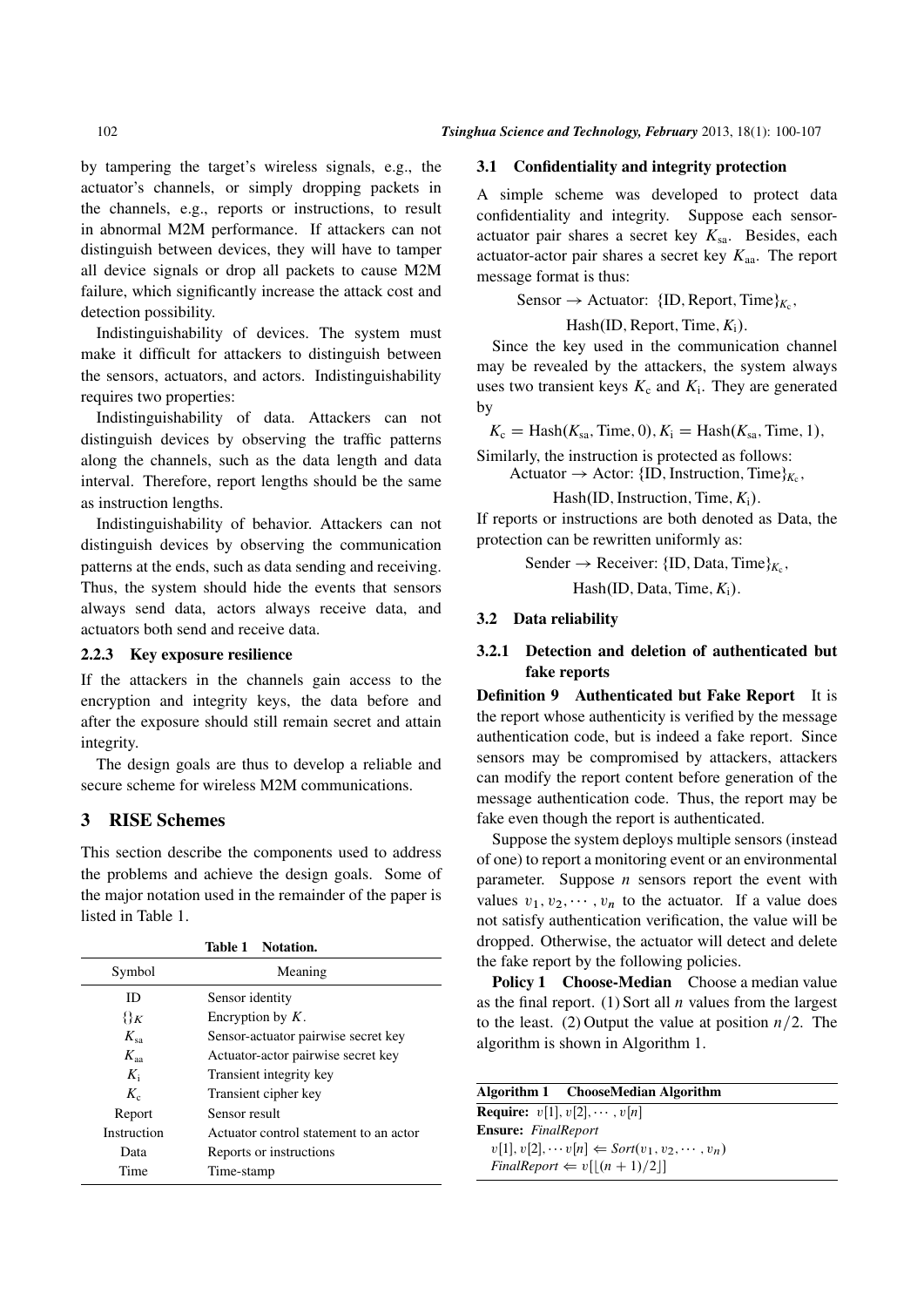Sort() is a standard function, it is thus left as a subfunction to simplify the algorithm. The time complexity of the algorithm is the same as the sort function,  $O(n^2)$ .

Policy 2 Choose-Most Choose the value that is most reported. (1) Partition all  $n$  values into different sets, with each set having the same value. (2) Choose the set with the largest set size, and output the value in this set. The algorithm is shown in Algorithm 2.

Since partition function is not a standard function call, it is implemented in the algorithm. In this implementation, time complexity of algorithm is  $O(n^2)$ .

Policy 3 Choose-Nearest Choose the value that is nearest to the average. (1) Compute  $d_i$  for each value as  $\bar{v} = \frac{\sum_{i=1}^{n} v_i}{n}$  $\frac{q_i - v_i}{n}$ ,  $d_i = (v_i - \bar{v})^2$ . (2) Sort  $d_i$  and choose the least one. The algorithm is shown in Algorithm 3.

The time complexity of Average() is  $O(n)$ . The time complexity of Sort() is  $O(n)$ . Thus, the time complexity of the algorithm is  $O(n^2)$ .

Policy 4 Trust-based Enhancement The detection accuracy is enhanced by utilizing the historical record from these three policies. The actuator maintains a trust table <ID, Trust> that records the heuristics, where ID is the sensor identity, and Trust indicates the possibility that sensor ID is a source of fake reports. Trust is measured by two metrics:

Metric 1 Number of verification failures This reflects the number of times that data has been modified

|                                 | <b>Algorithm 2</b> ChooseMost Algorithm                            |
|---------------------------------|--------------------------------------------------------------------|
|                                 | <b>Require:</b> $v[1], v[2], \cdots, v[n]$                         |
| <b>Ensure:</b> FinalReport      |                                                                    |
|                                 | Partition $v[1], v[2], \dots, v[n]$ into sets with the same value. |
| for $(i = 1$ to n) do           |                                                                    |
|                                 | for $(j = i + 1$ to <i>n</i> ) do                                  |
|                                 | <b>if</b> $(v[i]! = 0. \text{AND}.v[j] == v[i])$ then              |
|                                 | $v[i] \Leftarrow 0$                                                |
|                                 | $s[i] \leftarrow s[i] + 1$                                         |
| end if                          |                                                                    |
| end for                         |                                                                    |
| end for                         |                                                                    |
| Find the largest $s[i]$         |                                                                    |
| for $(i = 1$ to n) do           |                                                                    |
| if $(s < s[i])$ then            |                                                                    |
| $s \leftarrow s[i]$             |                                                                    |
| $loc \Leftarrow i$              |                                                                    |
| end if                          |                                                                    |
| end for                         |                                                                    |
| $FinalReport \Leftarrow v loc $ |                                                                    |

|  | Algorithm 3 | <b>ChooseNearest Algorithm</b> |  |
|--|-------------|--------------------------------|--|
|--|-------------|--------------------------------|--|

**Require:**  $v[1], v[2], \cdots, v[n]$ Ensure: *FinalReport*  $\text{barv} \leftarrow \text{Average}(v[1], v[2], \cdots, v[n])$ for  $(i = 1$  to n) do  $d[i] \leftarrow (v[i] - barv)^2$ end for Find the least  $d[i]$ for  $(i = 1$  to n) do if  $(d > d[i])$  then  $d \Leftarrow d[i]$  $loc \Leftarrow i$ end if end for *FinalReport*  $\Leftarrow$  *v*[*loc*]

along communication channels. A verification failure occurs when a received hash value does not equal the hash value calculated by the receiver. If data does not satisfy the verification check, Trust for that IDs is reduced by one.

Metric 2 Number of deletions This reflects the probability of a device being compromised. The number of deletion is the number of times that the reported value from ID is not chosen by the Choose-Median, Choose-Most, or Choose-Nearest policies. In the Choose-Median Policy, the deletion values are the values not chosen. In the Choose-Most Policy, the deletion values are the values not in the chosen set. In the Choose-Nearest Policy, the deletion values are the values not equal to the chosen value. Trust for that ID will be reduced by one.

Trust-based Enhancement will then choose the ID with the highest Trust when multiple IDs exist after applying via Policies I, II, and III. The algorithm is shown in Algorithm 4.

The time complexity of the algorithm is still  $O(n^2)$ .

#### 3.2.2 Report attainability

Definition 10 Report attainability This is the probability that the report on a given event from the sensors arrives at the corresponding actuator.

Report attainability can be improved by two policies:

Policy 5 *m* Repeat-Sending This improves the attainability by defending against the tampering attacks and packet dropping attacks in the communication channels. Each sensor sends each report  $m$  times. Even if some of them are dropped, the report still can reach to the actuator.

Policy 6 *n* Multiple-Reporting This improves the attainability by defending against sensor being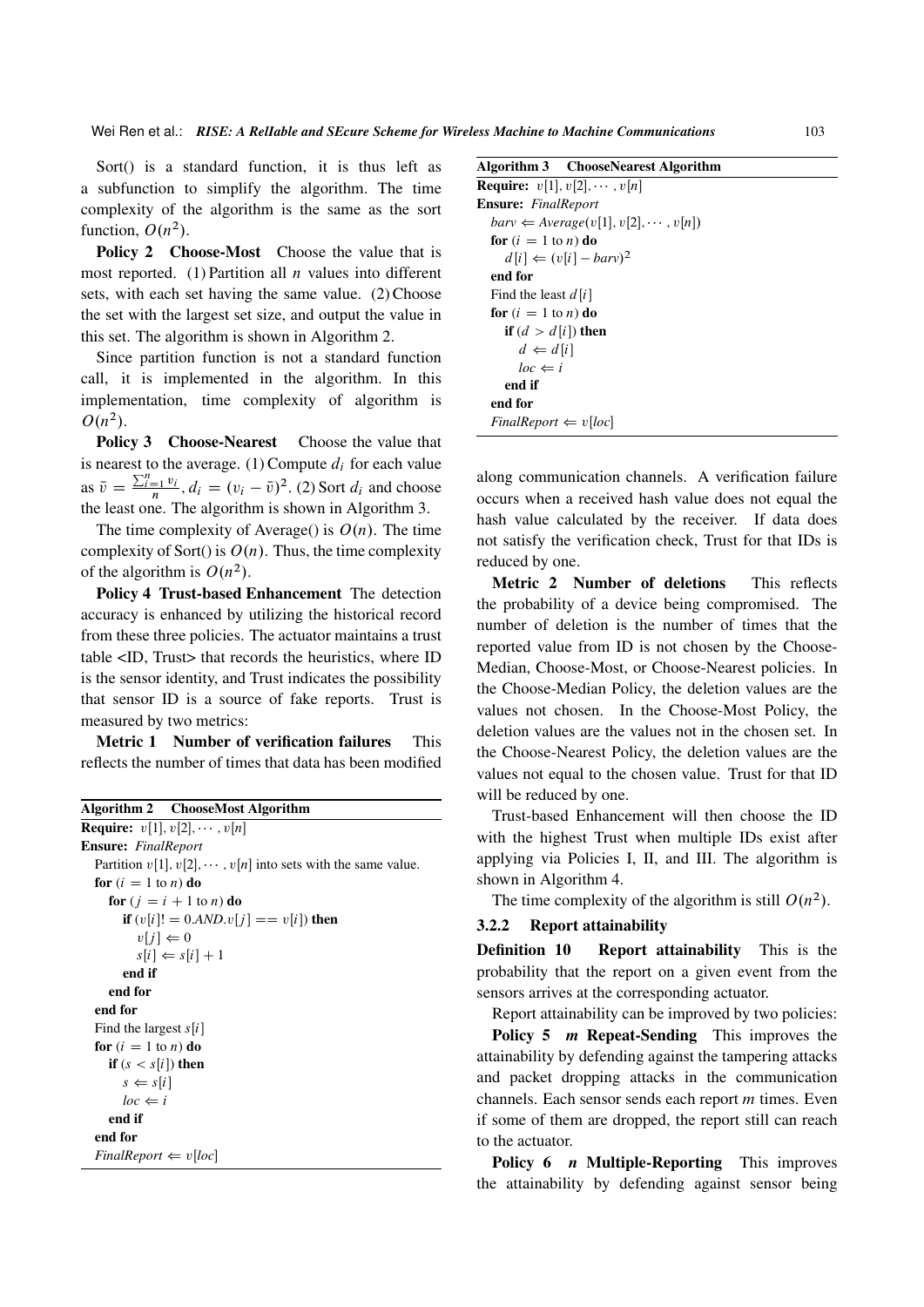compromised together with packet dropping in the communication channels. This has already been proposed for detection and deletion of authenticated but fake reports. Since each event is reported by  $n$  sensors, the report attainability is improved even if some reports are dropped.

**Proposition 1** If a channel randomly drops packets passing through the channel with probability  $p_d$ , the report attainability is  $(1 - p_d^{mn})$  after *m* repeat-sending and  $n$  multiple-reporting.

Proof Packet dropping in channels occurs with a random probability  $p_d$ . There are  $m \times n$  packets for the same event. Analyzing this as a Bernoulli experiment, the probability that all packets are dropped is  $p_d^{mn}$ . The probability that at least one packet is not dropped is, thus,  $1 - p_d^{mn}$ .

Besides, Repeat-Response policy will be used in case report attainability is zero. If the actors can not receive instructions, they will stop acting. To avoid this, the actuator will always send instructions, even when they have not received valid reports. If all the reports are faked or dropped by the communication channels, the actuators will repeat the last instruction. The instruction also encloses a tag that notifies the actor that this is a repeat instruction due to having no valid reports.

Finally, this method can also be applied to detection and deletion of authenticated but fake instructions for instruction attainability.

#### 3.3 Reliability of devices

The security requirements are formally stated at first.

|                                            | <b>Algorithm 4 Trust-based Enhancement Algorithm</b>              |  |
|--------------------------------------------|-------------------------------------------------------------------|--|
| <b>Require:</b> $v[1], v[2], \cdots, v[n]$ |                                                                   |  |
| <b>Ensure:</b> FinalReport                 |                                                                   |  |
|                                            | $FinalReport[1] \leftarrow ChooseMedian()$                        |  |
|                                            | $FinalReport[2] \leftarrow ChooseMost()$                          |  |
|                                            | $FinalReport[3] \leftarrow ChooseNearest()$                       |  |
|                                            | Actuator returns corresponding <i>ID</i> for a given value by     |  |
|                                            | checking the packet fields                                        |  |
| for $i = 1$ to 3 do                        |                                                                   |  |
|                                            | $ID[i] \leftarrow ReturnID(FinalReport[i])$                       |  |
| end for                                    |                                                                   |  |
|                                            | Find the largest $ID[i]$ in trust table                           |  |
| for $(i = 1$ to 3) do                      |                                                                   |  |
|                                            | <b>if</b> ( <i>trust</i> < <i>Trust</i> [ <i>i</i> ]) <b>then</b> |  |
|                                            | $trust \leftarrow Trust[i]$                                       |  |
| $loc \Leftarrow i$                         |                                                                   |  |
| end if                                     |                                                                   |  |
| end for                                    |                                                                   |  |
|                                            | $FinalReport \Leftarrow FinalReport loc $                         |  |
|                                            |                                                                   |  |

**Definition 11 Negligible function** A function  $u$ :  $\mathbb{N} \to (0, 1)$  is said to be negligible if for every  $c > 0$ , for all sufficiently large *n* (for example, when  $n > N$ ),  $u(n) < 1/n^c$ . We call  $u(n)$  a negligible function and denote it as  $neq(n)$ .

To simplify the following, the abstract notation called \*-Indistinguishability or IND-\* secure.

Definition 12 \*-Indistinguishability(IND-\* secure) If any Polynomial Time Turning Machine (PTTM) at the communication links can distinguish whether the sender is a sensor, actuator, or actor from Data with only a probability  $\text{negl}(n)$  (*n* is a security parameter), the scheme has the \*-Indistinguishability property, or is IND-\* secure. That is,

## $I$ (CONJECTURE; OBSERVATION) = *H*.CONJECTURE/ *H*.CONJECTUREj  $OBSERVATION$  <  $negl(n)$ ,

where  $I(\cdot; \cdot)$  is mutual information; CONJECTURE is an event when attackers correctly conjecture the packet source (to be a sensor, actuator, or actor), OBSERVATION is the information collected by the attackers (that is data in the channels and behavior at the ends),  $H(\cdot)$  is the entropy function, and "\*" is a wild card character to represent any property.

As said in the security requirement section, the basic security requirement is Device-Indistinguishability (IND-DEVICE secure for short) to defend the target distinguishing attack. This requirement is satisfied using Data-Indistinguishability for data in the channel, and Behavior-Indistinguishability for the behavior at the ends. This leads to the following propositions.

| <b>Proposition 2</b> Device-Indistinguishability $\Leftrightarrow$ |  |  |  |  |
|--------------------------------------------------------------------|--|--|--|--|
| Data-Indistinguishability<br>Behavior-<br>$+$                      |  |  |  |  |
| Indistinguishability,                                              |  |  |  |  |
| where " $\Leftrightarrow$ " means "equivalent".                    |  |  |  |  |
| <b>Proof</b> Straightforward.                                      |  |  |  |  |
| <b>Proposition 3</b> IND-DEVICE secure $\Rightarrow$ IND-          |  |  |  |  |
| DATA secure.                                                       |  |  |  |  |
| where " $\Rightarrow$ " means "imply".                             |  |  |  |  |
| <b>Proof</b> Straightforward.                                      |  |  |  |  |
| <b>Proposition 4</b> IND-DEVICE secure $\Rightarrow$ IND-          |  |  |  |  |
| <b>BEHAVIOR</b> secure.                                            |  |  |  |  |
| <b>Proof</b> Straightforward.                                      |  |  |  |  |
| 3.3.1 Data-Indistinguishability (IND-DATA)                         |  |  |  |  |
| To defend against the target distinguishing attack,                |  |  |  |  |
| attackers should not be able to distinguish devices by             |  |  |  |  |

attackers should not be able to distinguish devices by observing the data (traffic content and patterns) in the channels. The data information includes the length,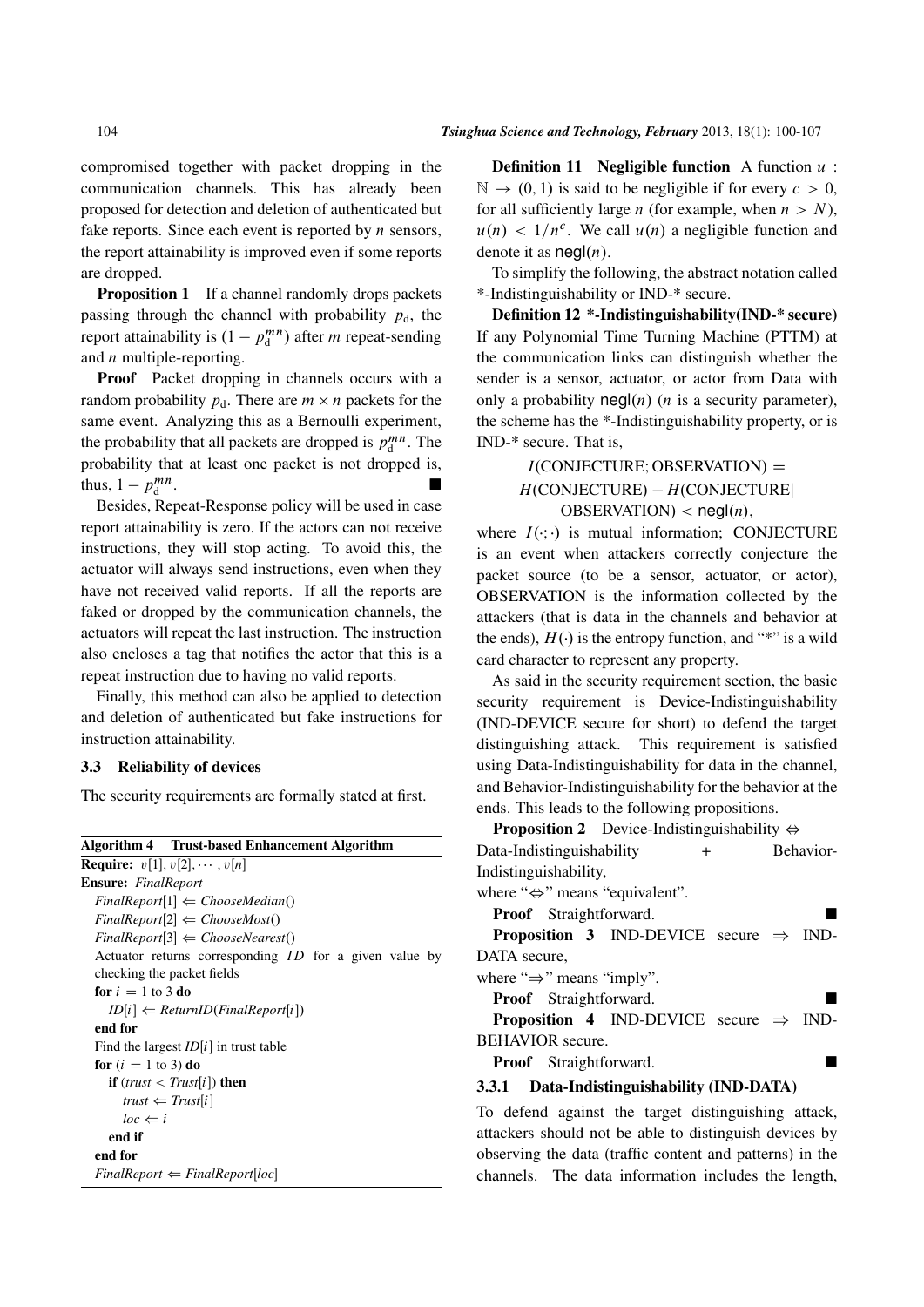interval, and data linkages. The following policies are, thus, proposed:

Policy 7 Length-Indistinguishability (IND-LENGTH secure) For IND-LENGTH secure, the lengths of reports and instruction packets should be the same. This is already achieved by data confidentiality where the data is encrypted and the resulting ciphertexts have the same lengths.

**Proposition 5** IND-DATA secure  $\Rightarrow$  IND-LENGTH secure.

Proof Straightforward.

Policy 8 Format-Indistinguishability (IND-FORMAT secure) Since the data packet format needs to be parsed by routers in the channels and can not be protected by data confidentiality, the packet formats for reports and instructions should be indistinguishable. This is also already achieved by data confidentiality, because the packet representation layer is ciphertext and the underlying layers are the same for both.

**Proposition 6** IND-DATA secure  $\Rightarrow$  IND-FORMAT secure.

Proof Straightforward.

If M2M is enabled using IPv6 (e.g., 6LowPAN) and remotely accessible without network address translation, data packets can be routed in the communication channel. Attackers in the channels can thus observe some open fields in the packets such as the source address and destination address. Roughly speaking, the system should always hide patterns such as sensors always send data, actors always receive data, and actuators both send and receive data. The source addresses and destination addresses should also be equally presented.

Policy 9 Address-Indistinguishability (IND-ADDRESS secure) The number of different source addresses is equal to the number of different destination addresses. Thus,  $n$  sensors should send reports to  $n$  actuators and each report should be repeated  $m$ times. The *n* actuators have different addresses but share the same ID. Similarly, the  $n$  actuators also send instructions to  $n$  actors, with each instruction repeated  $m$  times. The  $n$  actors will also send  $n$  dummy packets to  $n$  sensors, with each repeated  $m$  times. Therefore, all the addresses used as source addresses and destination addresses will have the same occurrences. This policy is called Triangle Policy.

**Proposition 7** IND-DATA secure  $\Rightarrow$  IND-ADDRESS secure.

Proof Straightforward.

Policy 10 Interval-Indistinguishability (IND-INTERVAL secure) The sending interval of all sensors for the same event are the same, denoted as  $I$ . The sending intervals for actuators and actors are also I. I is usually equal to or larger than the round trip time for the sensor-actuator-actor triangle. Any device can suspend for a random  $r \in [0, S]$  seconds and then send out packets. If  $S = 0$ , I will be equal to the round trip time of the triangle (denoted as RTT). If  $S > 0$ , I will be larger than RTT. More specifically,  $I = RTT + 3S/2$ on average. This policy is called Same-Gap Policy.

**Proposition 8** IND-DATA secure  $\Rightarrow$  IND-INTERVAL secure.

Proof Straightforward.

A nontrivial proposition will be proofed next to guarantee the completeness of the proposed policies.

Proposition 9 IND-LENGTH secure + IND-FORMAT secure + IND-ADDRESS secure + IND-INTERVAL  $\Leftrightarrow$  IND-DATA secure.

Proof Suppose a data packet has the form (plainfields, cipherfields). Since it is IND-LENGTH secure and IND-FORMAT secure, the packet can be simplified as  $\langle \text{addr}_s, \text{addr}_d \rangle$ , where in the plainfields the  $\text{addr}_s$  and  $\text{addr}_d$  are the representative fields. Since it is IND-ADDRESS secure and Triangle Policy is used, all addresses occur equally in addr<sub>s</sub> and addr<sub>d</sub>. Attackers, thus, can not distinguish sensors, actuators, and actors from the number of occurrences of addr<sub>s</sub> and  $\text{addr}_d$ . Even if some data packets are dropped, distinguishing different devices is also hard due to the Triangle Policy. The Triangle Policy guarantees IND-DATA security in terms of space dimension, while the Same-Gap Policy guarantees IND-DATA security in terms of time dimension. Stated informally, the Triangle Policy makes the vertices indistinguishable, while the Same-Gap Policy makes different triangles indistinguishable.

#### 3.3.2 Behavior indistinguishability

Attackers can not distinguish devices by observing the communication behavior at the ends. The attackers can sniff the communication behavior such as the lasting time and the intervals between sending signals. Thus, the system should hide the following patterns-sensors always send, actors always receive, and actuators both send and receive.

Policy 11 Send-Lasting-Indistinguishability (IND-SEND-LASTING secure) The lasting time (duration) for the sending behavior at each device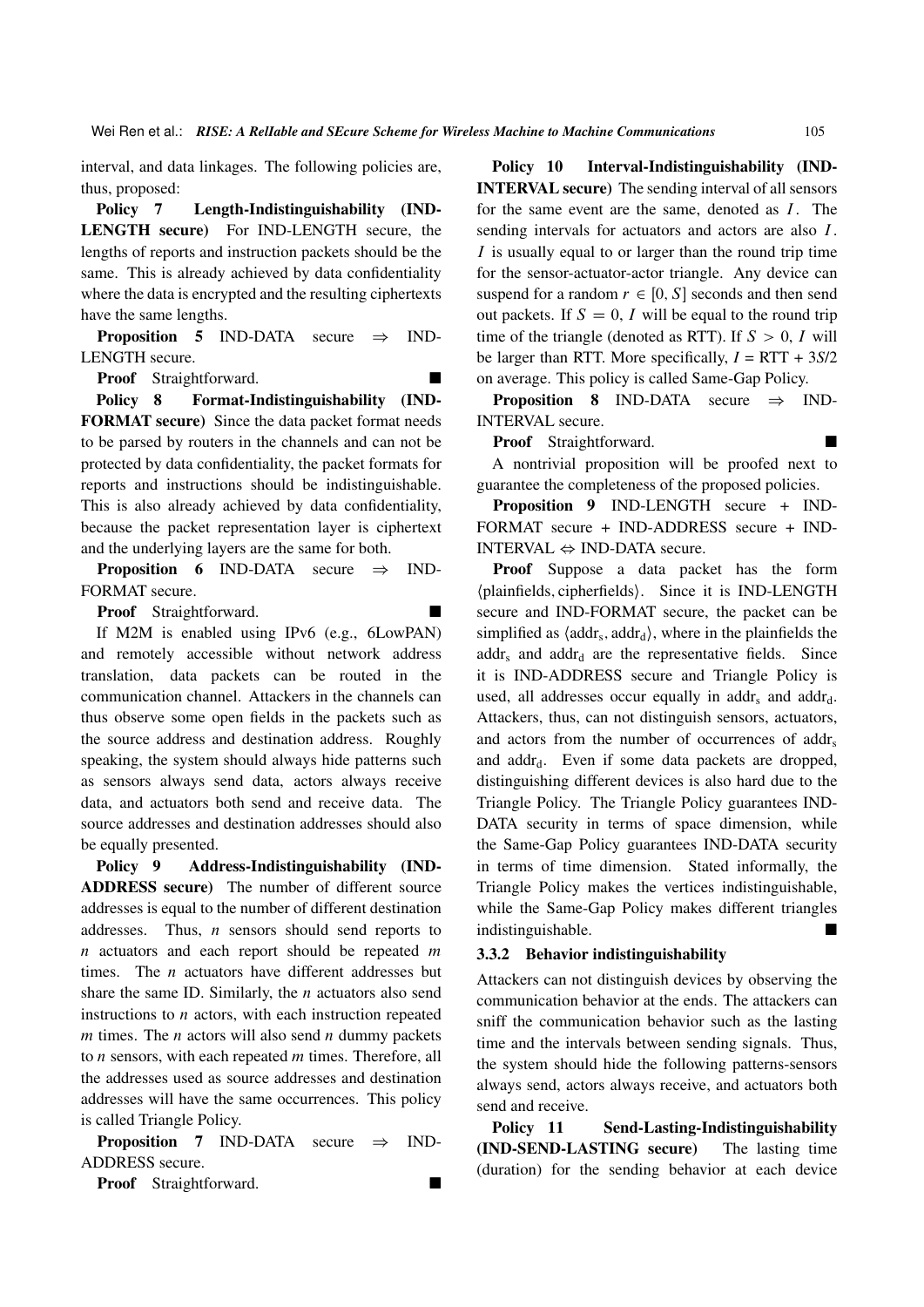is the same. This is already implied by Length-Indistinguishability.

**Proposition 10** IND-LENGTH secure  $\Rightarrow$  IND-SEND-LASTING secure.

Proof Straightforward.

Policy 12 Send-Interval-Indistinguishability (IND-SEND-INTERVAL secure) The number of sending behavior at each device is the same. This is already implied by Interval Indistinguishability.

**Proposition 11** IND-INTERVAL secure  $\Rightarrow$  IND-SEND-INTERVAL secure.

**Proof** Straightforward.

Therefore, these two propositions lead to:

**Proposition 12** IND-DATA secure  $\Rightarrow$  IND-BEHAVIOR secure.

**Proof** Straightforward.

#### 3.4 Implementation details

The Triangle Policy and the Same-Gap Policy can be implemented by the following procedure.

(1) Deploy  $n$  sensors for monitoring each event. Also deploy  $p(1 \leq p \leq n)$  actuators that are related to these *n* sensors. These *p* actuators have *n* addresses. Then deploy  $q$   $(1 \leq q \leq n)$  actors that also have n addresses and are related to the  $n$  sensors. This can be easily done in wireless channels. Therefore, regardless of the physical number of devices, a sensor-actuatoractor triangle can be assembled with  $3n$  pairs of  $\langle \text{addr}_s, \text{addr}_d \rangle$  with *n* addresses occurred in both addr<sub>s</sub> and addr<sub>d</sub> only once.

(2) Once an event happens, the *n* sensors will send reports to  $p$  actuators (or  $n$  virtual actuators). The  $p$ actuators will suspend for random  $r_1 \in [0, S]$  seconds and then send the instructions to the  $q$  actors. The  $q$ actors will suspend for random  $r_2 \in [0, S]$  seconds and then send dummy packets to the  $n$  sensors. The *n* sensors will suspend for random  $r_3 \in [0, S]$  seconds before sending the next reports to the actuators.

(3) Even though some packets are dropped by the channels and do not reach the designated vertex, each vertex will always send  $n$  packets to the next vertex.

(4) Together with the  $m$  Repeat-Sending Policy, each vertex repeats the transmission of the same packet  $m$ times.

#### 4 Related Work

The security of M2M communications is attracting much attention<sup>[9, 11]</sup>, but there are few solutions. Lu et al.<sup>[11]</sup> first pointed out the reliability and security requirements in M2M communications. Fadlullah et al.[10] studied the detection of malicious activities in smart grid communications and proposed an early warning system. Bartoli et al.<sup>[8]</sup> studied secure aggregation in smart grid M2M networks. They included security designs in the physical layer and the MAC layer. Bartoli et al.<sup>[1]</sup> reviewed the current undergoing standards for M2M communications. Alam et al.[7] studied the interoperability in security attributes between different administrative domains in the Internet of Things with a layered architecture.

#### 5 Conclusions

This paper described the critical security requirements for reliability of data and reliability of devices. An attack-target distinguishing attack in M2M is then defined. A confidentiality and integrity protection scheme is given for report and instruction. The data reliability is based on the four algorithms, ChooseMedian, ChooseMost, ChooseNearest, and Trust-based Enhancement. Report attainability is improved by implementing  $m$  repeat-sending and  $n$ multiple-reporting. Device reliability is guaranteed by device-indistinguishability, which includes dataindistinguishability and behavior-indistinguishability. A formal analysis of the security of the proposed schemes shows their soundness and completeness.

#### Acknowledgements

This work was supported by the National Natural Science Foundation of China (No. 61170217), the Open Research Fund from the Shandong Provincial Key Laboratory of Computer Network (No. SDKLCN-2011-01), and Fundamental Research Funds for the Central Universities, China University of Geosciences (Wuhan) (No. 110109).

#### References

- [1] A. Bartoli, M. Dohler, J. Serrano, A. Kountouris, and D. Barthel, Low-power low-rate goes long-range: The case for secure and cooperative machine-to-machine communications, *Lecture Notes in Computer Science*, vol. 61, no. 3, pp. 219-230, April 2011.
- [2] K. Chang, A. Soong, M. Tseng, and Z. Xiang, Global wireless machine-to-machine standardization, *IEEE Internet Computing*, vol. 15, no. 2, pp. 64-69, March-April 2011.
- [3] G. Lawton, Machine-to-machine technology gears up for growth, *Computer*, vol. 37, no. 9, pp. 12-15, September 2004.
- [4] C. Wietfeld, H. Georg, S. Groening, C. Lewandowski, C. Mueller, and J. Schmutzler, Wireless communication